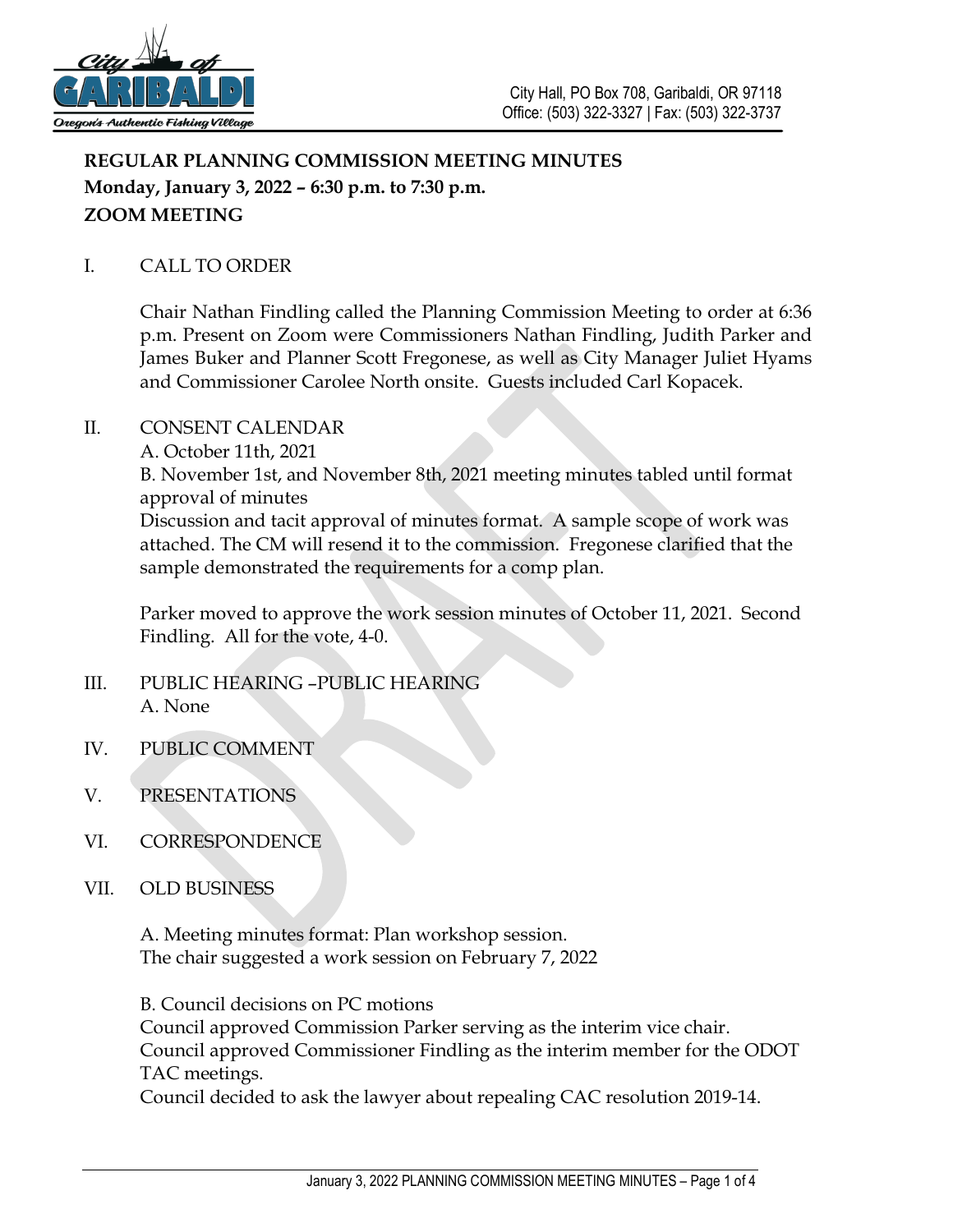

C. Trails - Salmonberry: Juliet talked with the Salmonberry Trail Foundation  $\&$ Visit Tillamook Coast

We have a trail of sorts from the Old Mill restroom to the Myrtlewood Factory. The Port had a grant for it and built the paved area, but it's in disrepair.

Commissioner Findling expressed interest in a trail to connect the sides of town. Some points on the north side of the road are too tight to walk.

Fregonese added that the Salmonberry Trail and the City of Rockaway Beach got grants to construct about a mile and a half of the trail along the tracks and for a feasibility study from Bar View to Garibaldi. But none for the section through Garibaldi itself. Should mention it to ODOT.

How did we run a water line from Bar View to Garibaldi? Could a trail go there? The trail should get bikes and peds off the highway.

City manager suggested inviting Jon-Paul Bowles of the Salmonberry Trail Foundation and Dan Haag of Visit Tillamook Coast; they want to collaborate on a facilities grant, due February 15. There are many grants available that could help.

Other agencies will come in to play as well.

Fregonese: The Salmonberry have no money. Suggests sending a liaison to the Salmonberry's monthly meetings. Might help get funding. Check with ODOT for grants for trail construction. Also check with the League of Oregon Cities.

Consider the tram.

Carolee: Could we get a master schedule of other agencies' meetings?

## D. Comprehensive Plan: Goals for CAC/planners

Request that Fregonese write to council about staff forming CACs. He mentioned that Garibaldi first needs a scope of work and funding. Doesn't recommend starting without them. Start with a community vision of where you want to be with a whole set of goals. Chapters in the comp plan reflect the statewide planning goals.

Carolee: We don't need a CAC yet. During the last comp plan, PSU came down.

Fregonese: Probably economic and housing needs analysis (HNA).

Parker: One was done in 2019. We also need a buildable lands inventory.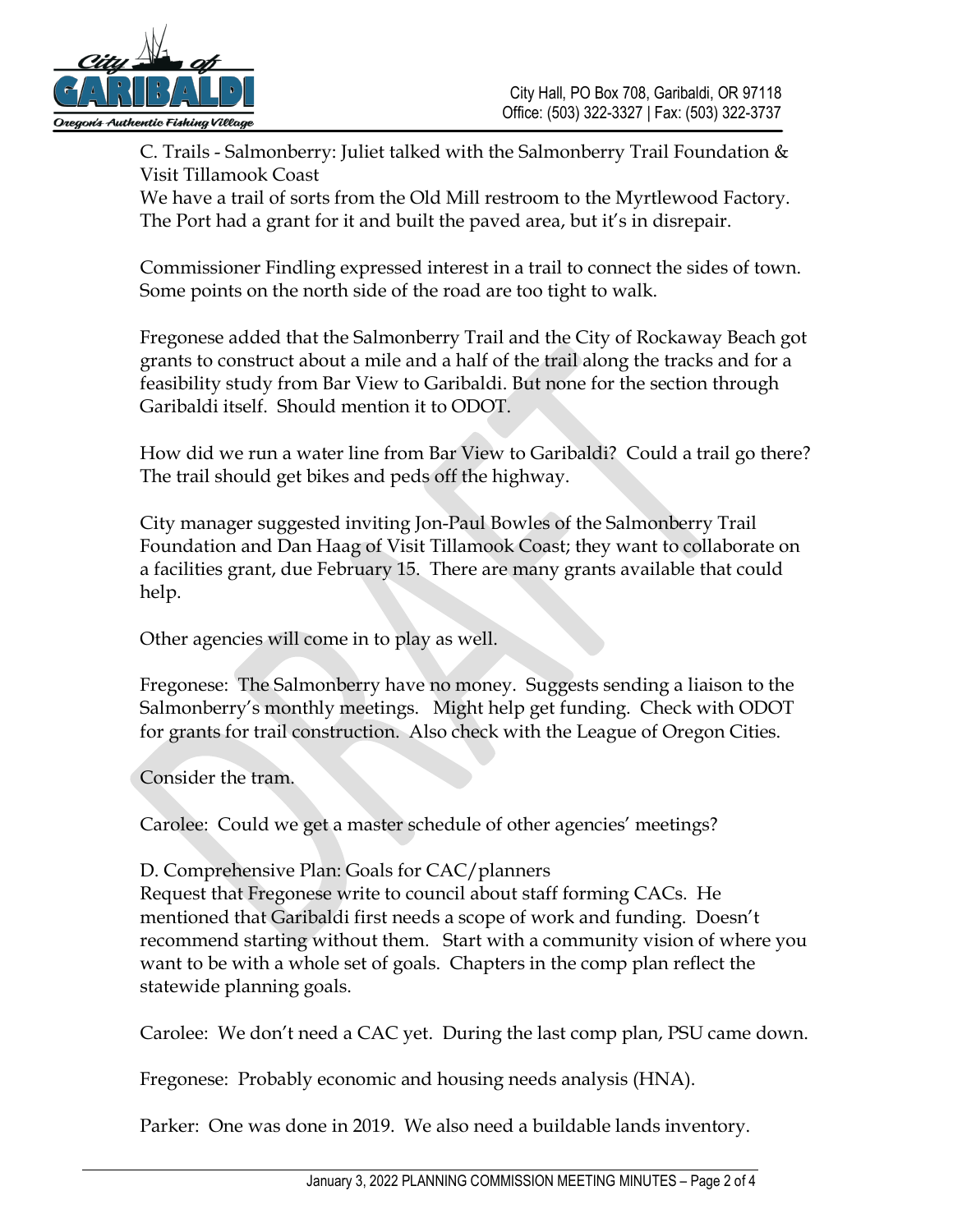

Scott could do it. He could mirror the HNA format. It's hard to expand your urban growth boundary. You need a lot of findings that you need the land for future growth; economic or housing.

Finn will email the museum about the oral history they're recording.

Juliet will take the CAC formation question to the lawyer. Discussion of the need for a city attorney at meetings. Carolee feels the many new people on council and PC need that structure. Especially needed for quasi-judicial matters. CM expressed concern about the budget. Parker: We need to be very specific about why we need them at a particular meeting.

Fregonese: For any quasi judicial decision or public hearing, if I have a question as to its validity or need feedback, I ask the attorney prior to that meeting. That should be part of your staff's meeting preparation.

#### VIII. NEW BUSINESS

A. Welcome, Commissioner Carolee North Commissioner Findling welcomed Commissioner North (back) to the commission.

B. GURA Grant Nominations - Carolee North has been requested to serve on the GURA review committee

Commissioner North recommended reading the GURA document from 2007. It's all state run. When we met the requirements, that enabled the county to tax the residents in the commercial district to pay into a fund so that the commercial area could have a loan requesting money. The GURA is a committee of all of city council, the Port of Garibaldi, someone from the planning commission, and two people at large.

Findling moved to heed Val Schumann's and city council's request to nominate Carolee North to be our representative on the GURA committee. Second Buker. All for the vote, 4-0.

#### C. 2022 Planning Commission Goals

Parker: Want to accomplish some of what we're discussing. Findling: A walking park above the Big G. Also a discussion of the Salmonberry Trail and commercial front development. Carolee: That's complicated and depends on the DLCD. Asks that everyone bring a goal next month.